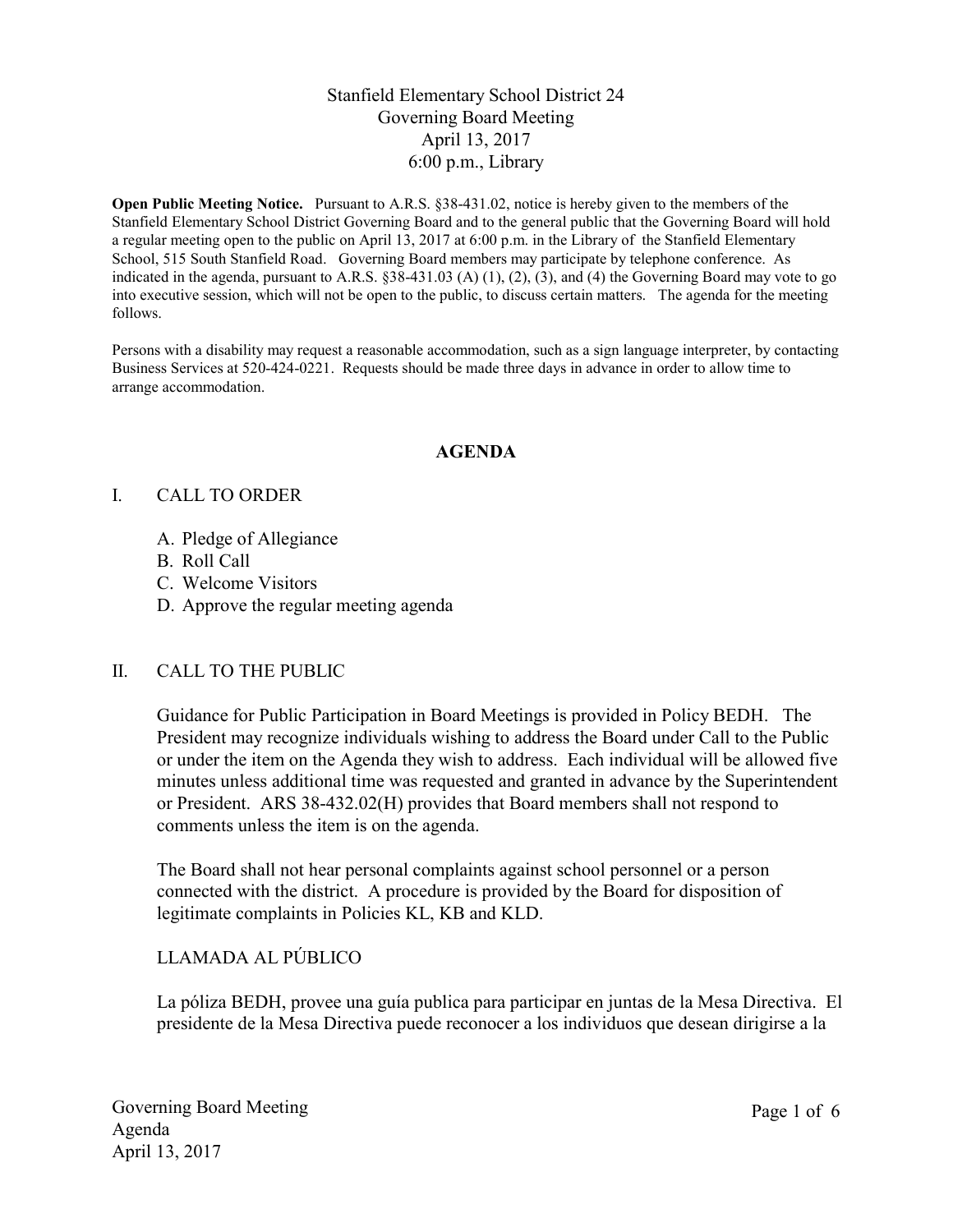mesa bajo llamada al público o bajo el artículo en la agenda que desean tratar. A cada individuo se le otorgaran cinco minutos de tiempo, a menos que el Presidente o Superintendente le hayan concedido tiempo adicional por adelantado. La Póliza ARS 38- 432.02 dice que ningún miembro de la mesa responderá a ningún tipo de comentarios de temas que no estén en la agenda.

La mesa no oirá quejas personales en contra de personal de la escuela o personas que tengan alguna conexión con el Distrito. Para este tipo de quejas la mesa provee otro tipo de procedimientos para la disposición de quejas legítimas las cuales se encuentran en las siguientes Pólizas KL, KB, y KLD.

## III. APPROVAL OF MINUTES

Approve the March 27, 2017 regular governing board meeting minutes.

# IV. AWARDS AND RECOGNITIONS

- A. Students of the Month
- B. Employees of the Month

## V. REPORTS

- A. Superintendent's Report
	- 1. A-F Ad Hoc Committee work update
	- 2. Pinal County ESA Annual report
	- 3. Elections Cycle Timeline for November 2017
- B. March Public Funds Expenditure Reports (Pages 1-4)
- C. March Student Activities Report (Page 5)
- D. Principal's Report will be submitted in May
- E. Operations Support Services Reports (Pages 6-8)
	- 1. Maintenance
	- 2. Transportation
	- 3. Technology

### VI. NEW BUSINESS ACTION ITEMS – PERSONNEL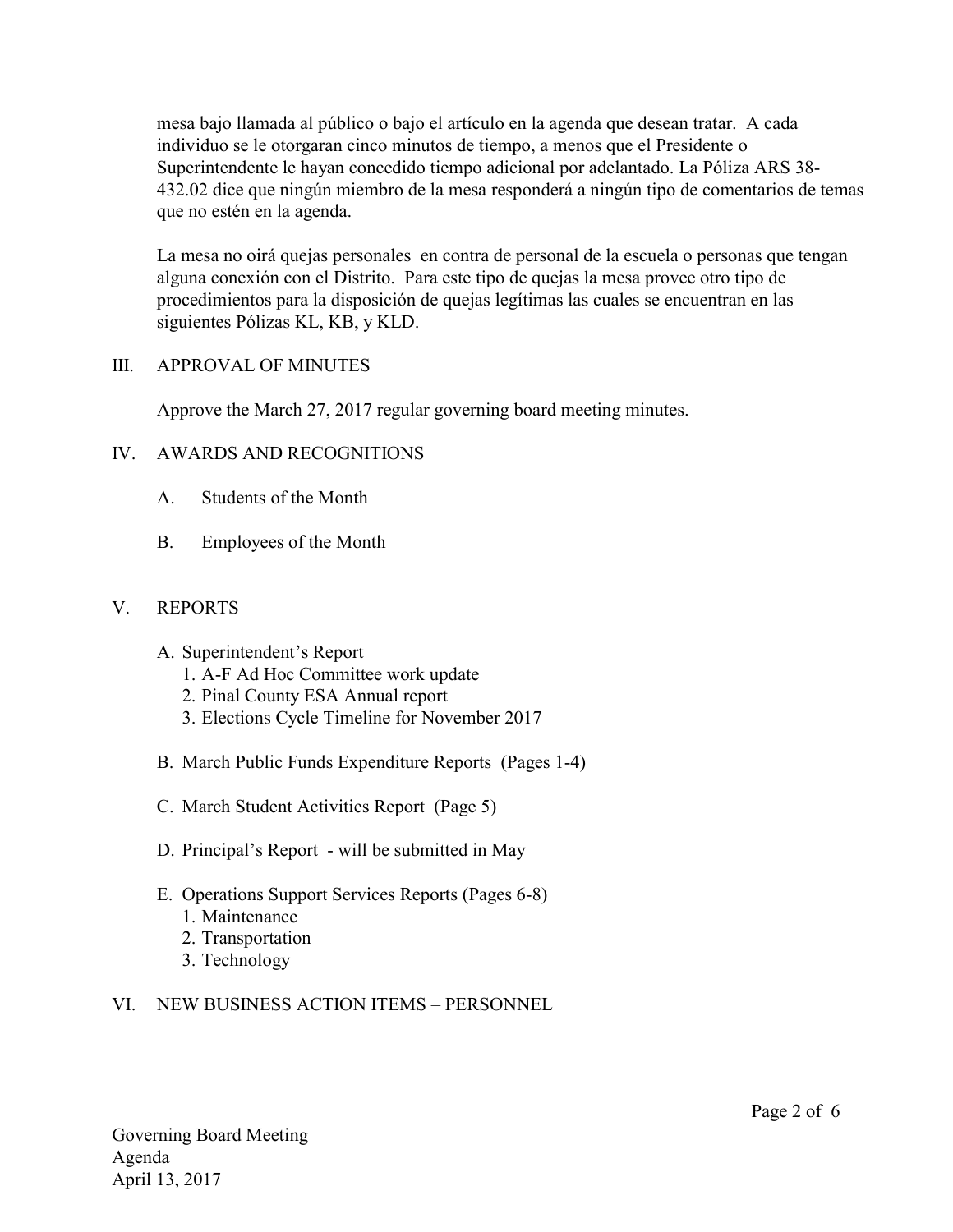All hiring is pending satisfactory completion of background investigation, records verification, and fingerprint report.

- A. Accept resignation of Giles Liddell, Teacher, effective May 26, 2017 (Page 9)
- B. Accept resignation of Patrick Santa Cruz, Maintenance III, effective April 4, 2017 (Page 10)
- C. Accept resignation of Rachel Rascon, Teacher, effective May 26, 2017 (Page 11)
- D. Accept resignation of Angela Richter, Teacher, effective May 26, 2017 (Page 12)
- E. Accept resignation of Joann Wilt, Teacher, effective May 26, 2017 (Page 13)
- F. Approve hire effective April 15, 2017, Notice of "at Will" Appointment, 261-day schedule of Mariela Medel, Business Services I
- G. Approve hire of Vicki Morris, Business Services I effective April 13, 2017, Notice of "At-Will" Appointment, 261-day schedule for training purposes
- H. Approve termination of Nancy Ash, Business Services II, effective August 5, 2016 due to end of training purposes
- I. Approve contract renewal for school year 2017-18 Teacher Contracts:
	- 1. Michael Bailin
	- 2. Joey Ball
	- 3. George Carmen
	- 4. Tracy Dove
	- 5. Shiela Garland
	- 6. Adriana Hernandez
	- 7. Yvette Hernandez
	- 8. Noemi Herrera-Vasquez
	- 9. Kelly Grapp
	- 10. Linda Johnson
	- 11. Darrell Keel
	- 12. Hermelina Liddell
	- 13. Ann Marie Mezzio
	- 14. Caroline Ogutu
	- 15. Preeti Pachauri
	- 16. Rosemary Rodriguez
	- 17. Analise Rodriguez-Valdez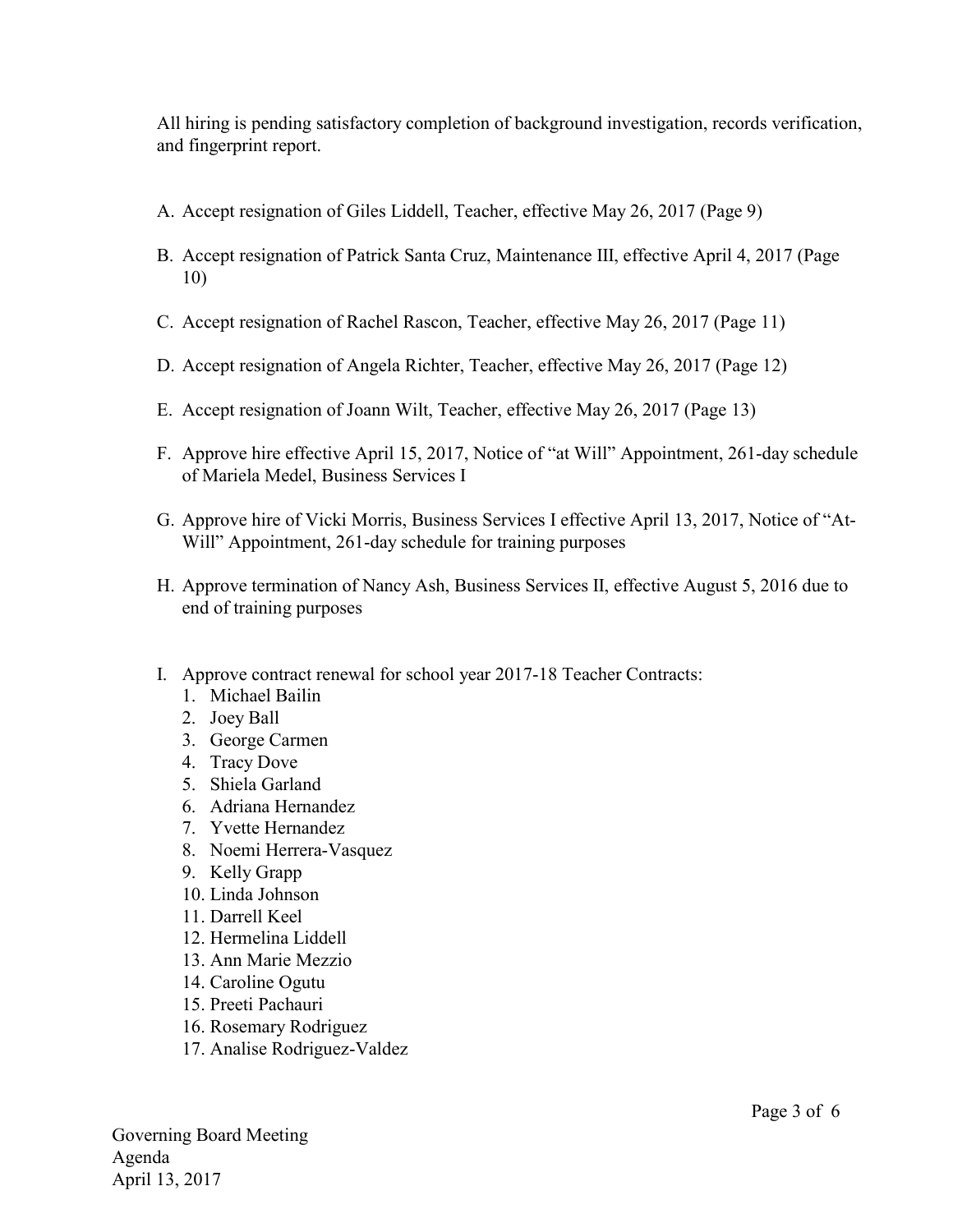- 18. Laura Scavo 19. Tiffany Shaw
- 20. Ellen Tembo
- 21. Charles Tozer
- 22. Carrie Van Slyke
- 23. Nancy Yazzie
- J. Approve contract renewal Assistant Principal Contract for the 2017-18 school year for Elvira Massoud
- K. Approve rehire, Part-Time Variable Schedule Teacher Appointment, Learning Coach, for the 2017-18 school year, effective July 15, 2017:
	- 1. Kimberly Christie, Teacher, not to exceed 0.5 FTE at \$206 daily, prorated for partial days.
- L. Approve rehire, Part-Time Variable Schedule Teacher Appointment, for 2017-18, effective July 15, 2017:
	- 1. Vera Koppinger-Renna, Teacher, not to exceed 0.5 FTE at \$200 daily, prorated for partial days.
	- 2. Kathryn Cook, SAIS, Technology and Data collection support, not to exceed 0.4 FTE at \$200 daily, prorated for partial days
	- 3. Nancy Patterson, Teacher, not to exceed 0.4 FTE at \$200 daily, prorated for partial days.
	- 4. Maria Garcia, Teacher, not to exceed 0.5 FTE at \$200 daily, prorated for partial days
- M. Approve hire for 2017-18, notice of Substitute Teacher Appointment:
	- 1. Paul Aaroney
	- 2. Alice Bailin
	- 3. Clare Bennett
	- 4. Eduardo Cabellero
	- 5. Maryeileen Flanagan
	- 5. Rosemary Rowe
	- 6. Joan Tarkin
	- 7. Anna Urbaniak
- N. Approve 2017-18 Extra Duty Contracts:
	- 1. 8th Grade Sponsors: Darrell Keel, Rosemary Rodriguez, Hermelina Liddell
	- 2. Native American Cultural Club Jeanine Elshere
	- 3. Yearbook Laura Scavo
	- 4. Wellness Coordinator Yvette Hernandez
	- 6. Preschool Director Ann Marie Mezzio
	- 7. Athletic Director Yvette Hernandez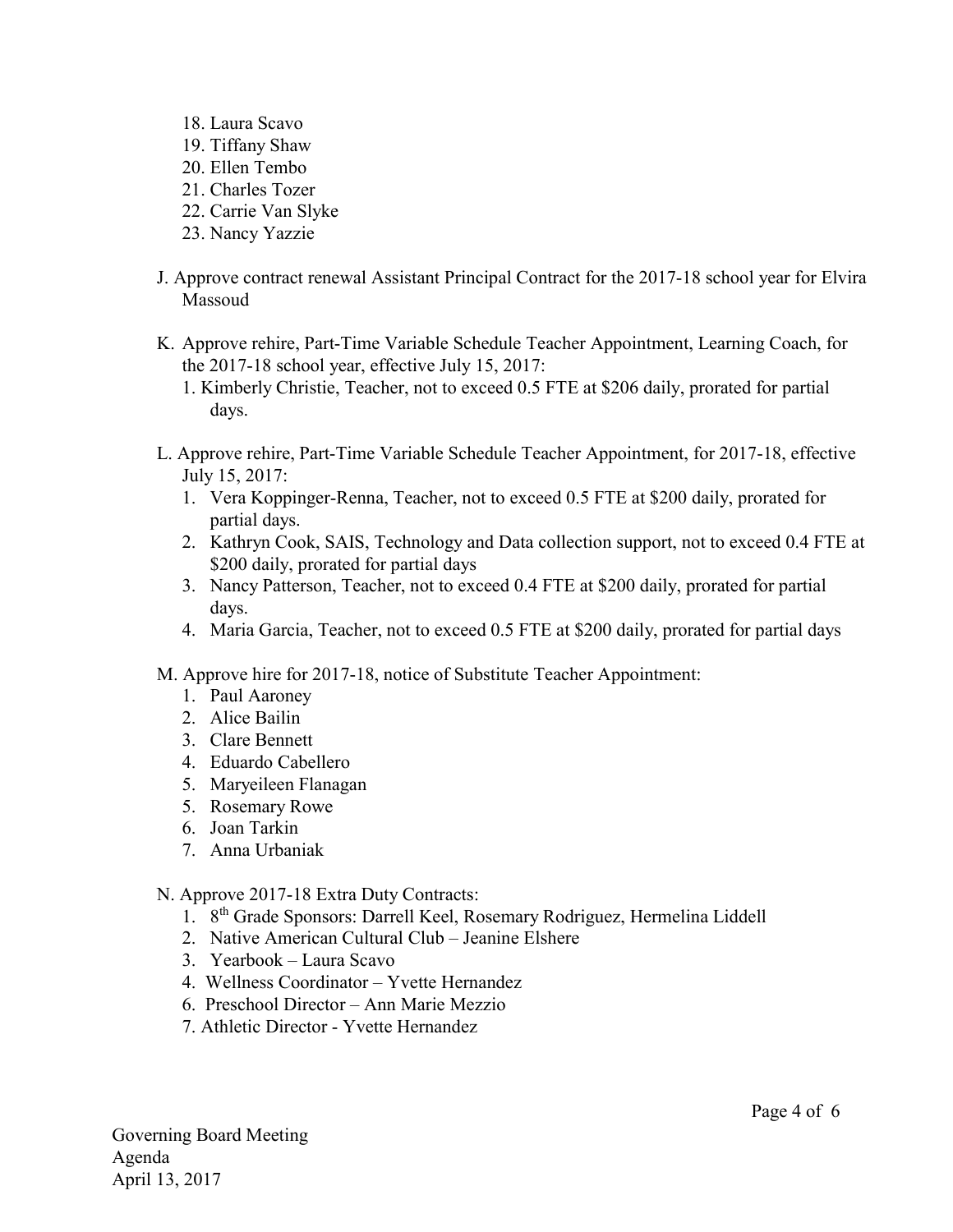- 8. Boys' Soccer Justin Davis
- 9. Boys' Basketball Joey Ball
- 10. Boys' Baseball Justin Davis
- 11. Girls' Volleyball Yvette Hernandez
- 12. Flag Football Michael Bailin
- 14. Girls' Basketball Joey Ball
- 15. Girls' Soccer Yvette Hernandez
- 16. Girls' Softball Carlos Marin
- 17. Track and Field Yvette Hernandez
- O. Approve extra-duty compensation for all eligible certified for after school tutoring, professional development and other duties as assigned by the Superintendent for FY18.
- P. Approve 2017-18 student discipline hearing officers effective August 1, 2017:
	- 1. Gail Zamar
	- 2. Donald Roberts

## VII. NEW BUSINESS ACTION ITEMS – BUSINESS

- A. Ratify approval of payroll vouchers
	- 1. PV25 \$138,833.87
	- 2. PV26 \$147,161.09
- B. Ratify approval of expense vouchers
	- 1. EV1741 \$54,645.50
	- 2. EV1742 \$16,806.36
	- 3. EV1743 \$24,073.47
- C. Approve the 2017-18 General Statement of Assurances with Olivia Rodriguez and Melissa Sadorf as authorized signers.
- D. Approve sole source procurement and award to Waste Management of Arizona for 2017-18 waste disposal services. (Page 14)
- E. Approve sole source procurement award to Casa Grande Valley Newspapers for 2017- 18 for newspaper services. (Page 15)
- F. Approve award of FY 2017-18 special education related services contracts: 1. Occupational Therapy - Jan Becker